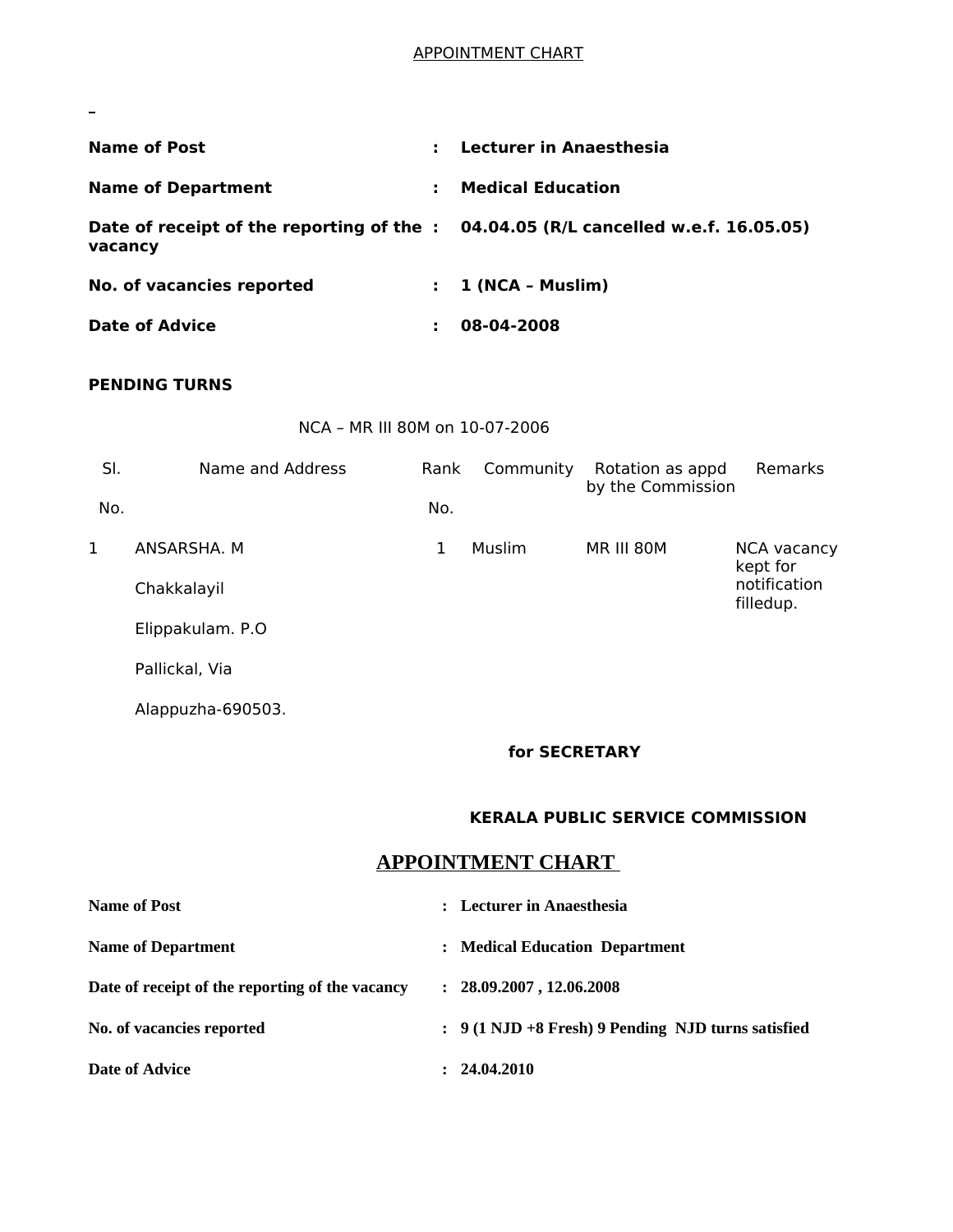**TPO : 2 Turns** 

**1) MRIV 14 E TPO on 22.10.2007** 

**(2) MRIV 16 M TPO on 22.10.2007** 

#### **NJD :**

**9 Turns** 

**1) MR III 91 OC advised on 16.10.2008**

**2) MR III 95 OC advised on 16.10.2008**

**3) MR III 99 OC advised on 16.10.2008** 

**4) MR III 100V advised on 01.09.2008** 

**5) MR IV 2 E advised on 19.09.2008** 

**6) MR IV 5 OC advised on 16.10.2008** 

**7) MR IV 9OC advised on 16.10.2008** 

**8) MR IV 11OC advised on 16.10.2008** 

**9) MR IV 17 OC advised on 22.10.2007**

### **NCA :**

**1) MRIII 48 OX/NCA/D on 28.11.03**

### **9 Pending NJD turns satisfied**

| Sl.No     | Name and Address                          | Rank<br>No | <b>Community</b> | <b>Rotation as</b><br>appd<br>by the<br><b>Commission</b> | Remarks              |
|-----------|-------------------------------------------|------------|------------------|-----------------------------------------------------------|----------------------|
| $\vert$ 1 | Rashmi Ravindran<br>Suja House<br>Mayanad | 1          | Ezhava           | <b>MR III 91 OC</b>                                       | <b>NJD Satisfied</b> |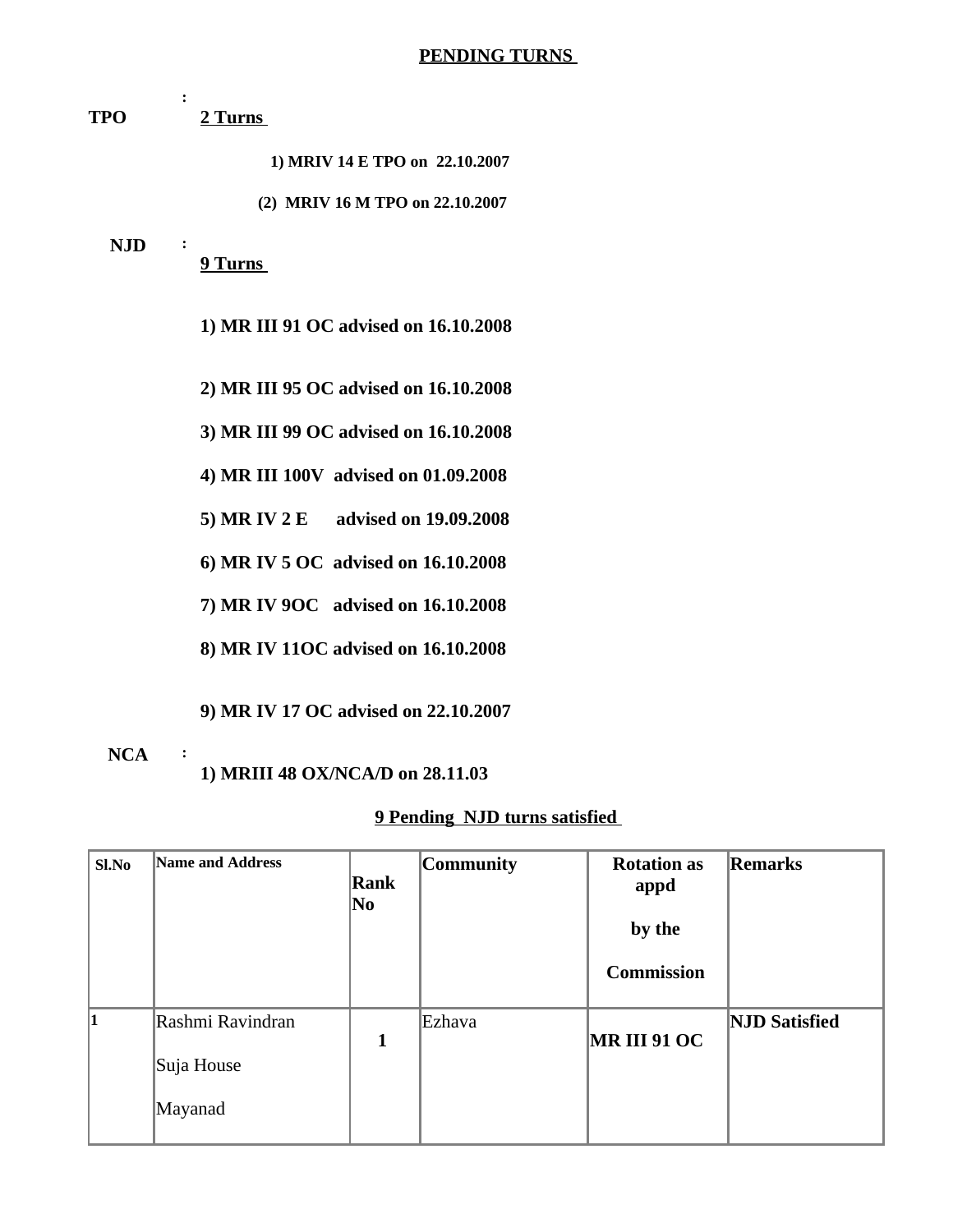|   | <b>Medical College PO</b>  |                |                 |                    |                      |
|---|----------------------------|----------------|-----------------|--------------------|----------------------|
|   | Kozhikode-673008           |                |                 |                    |                      |
| 2 | Divya Madhu                | $\overline{2}$ | Ezhava          | MR III 95 OC       | <b>NJD Satisfied</b> |
|   | Chandra Nivas              |                |                 |                    |                      |
|   | TC 42/1438                 |                |                 |                    |                      |
|   | Near Sreevaraham<br>Market |                |                 |                    |                      |
|   | Vallakkadavu PO            |                |                 |                    |                      |
|   | Thiruvananthapuram         |                |                 |                    |                      |
|   | 695 008                    |                |                 |                    |                      |
| 3 | Rajani.M.R                 | 3              | Ezhuthachan/OBC | MR III 99 OC       | <b>NJD Satisfied</b> |
|   | C/o M.G.Ramakrishnan       |                |                 |                    |                      |
|   | Sopanam                    |                |                 |                    |                      |
|   | Madathi Parambil House     |                |                 |                    |                      |
|   | Attore, Kuttur .PO         |                |                 |                    |                      |
|   | Thrissur $-680562$         |                |                 |                    |                      |
| 4 | Sushama.P.S                | $R-1$          | Viswakarma      | <b>MR III 100V</b> | <b>NJD</b> Satisfied |
|   | Poyya House                |                |                 |                    |                      |
|   | Sopanam                    | $S/L-V$        |                 |                    |                      |
|   | Vallachira                 |                |                 |                    |                      |
|   | Thrissur - 680 562         |                |                 |                    |                      |
| 5 | Anoop.P                    | 10             | Ezhava          | MRIV2E             | <b>NJD</b> Satisfied |
|   | Sundale                    |                |                 |                    |                      |
|   | Nilakkamukku               |                |                 |                    |                      |
|   | Kadakkavur.P.O             |                |                 |                    |                      |
|   | Thiruvananthapuram         |                |                 |                    |                      |
|   |                            |                |                 |                    |                      |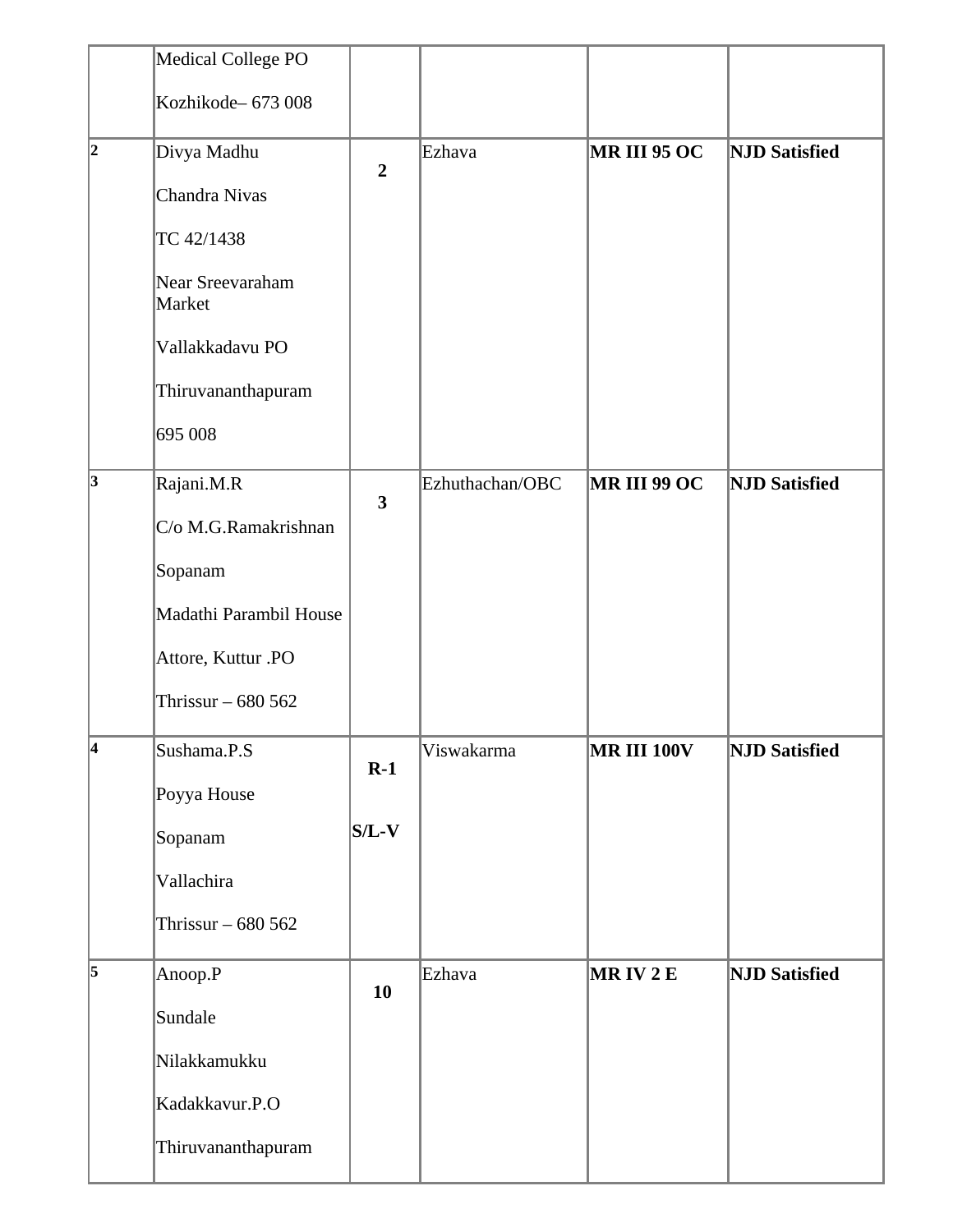|             | 695 306                                                   |                         |        |                   |                      |
|-------------|-----------------------------------------------------------|-------------------------|--------|-------------------|----------------------|
| 6           | Rehana.B                                                  | $\overline{\mathbf{4}}$ | Muslim | MRIV5OC           | <b>NJD Satisfied</b> |
|             | TC 48/344                                                 |                         |        |                   |                      |
|             | Sastri Nagar West(34)                                     |                         |        |                   |                      |
|             | Karamana                                                  |                         |        |                   |                      |
|             | Thiruvananthapuram                                        |                         |        |                   |                      |
|             | 695 002                                                   |                         |        |                   |                      |
| 17          | Rajasree.O                                                | 5                       |        | <b>MRIV 9OC</b>   | <b>NJD Satisfied</b> |
|             | Ananth, SNRA 63C                                          |                         |        |                   |                      |
|             | Pangapara.P.O                                             |                         |        |                   |                      |
|             | Thiruvananthapuram                                        |                         |        |                   |                      |
|             | 695 581                                                   |                         |        |                   |                      |
| 8           | Raju Rajan                                                | $6\phantom{1}6$         |        | <b>MRIV 110C</b>  | <b>NJD Satisfied</b> |
|             | Vilayil, Erezha North                                     |                         |        |                   |                      |
|             | Mavelikkara                                               |                         |        |                   |                      |
|             | 690 106                                                   |                         |        |                   |                      |
| $ 9\rangle$ | Biji.K.P                                                  | $\overline{7}$          |        | <b>MRIV 17 OC</b> | <b>NJD Satisfied</b> |
|             | W/o Mr.Jimmy Jose                                         |                         |        |                   |                      |
|             | <b>Assistant Professor</b>                                |                         |        |                   |                      |
|             | Dept.of Computer<br>Science & Engineering,<br>NITCalicut, |                         |        |                   |                      |
|             | NIT Campus.P.O                                            |                         |        |                   |                      |
|             | Calicut - 673 601                                         |                         |        |                   |                      |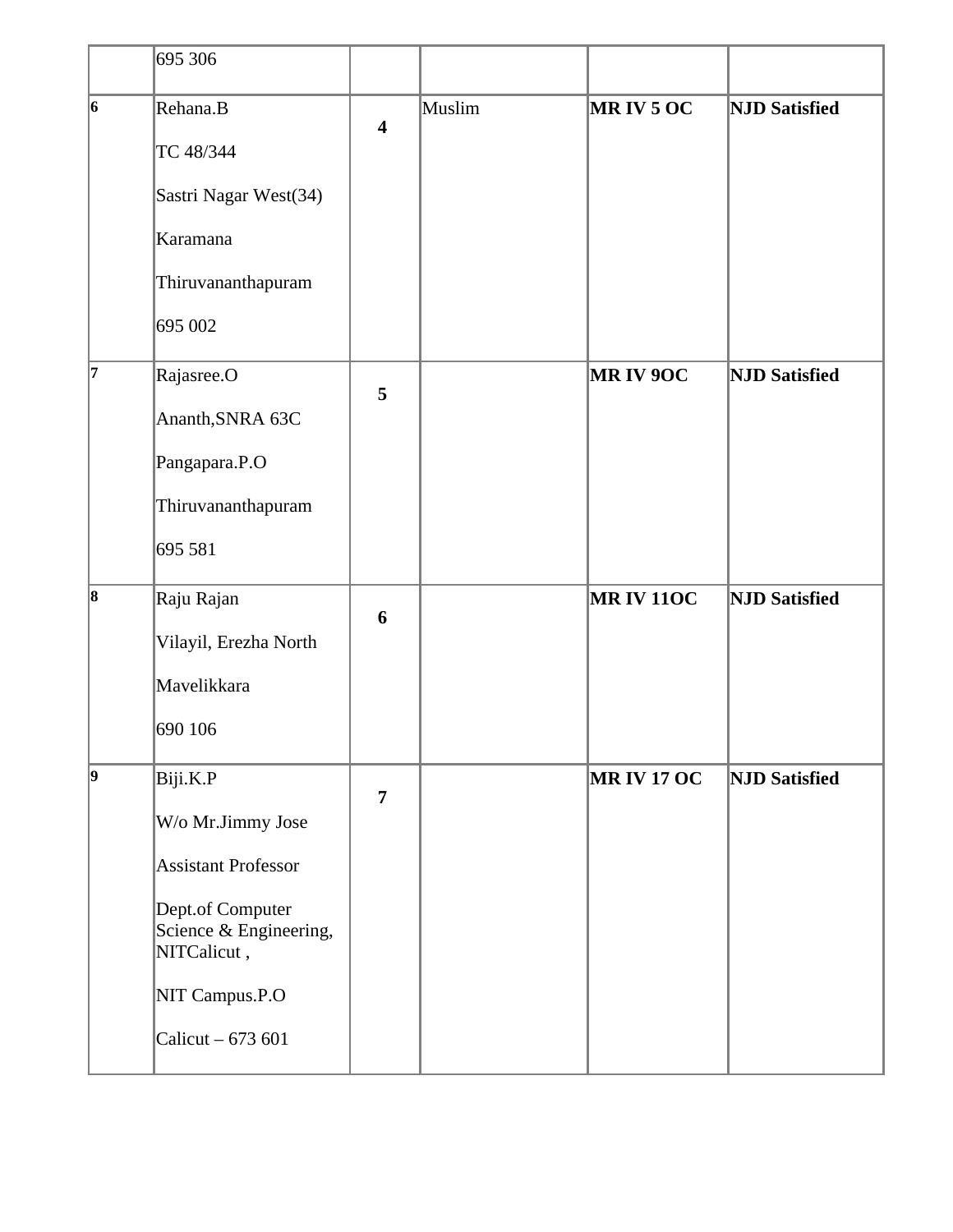### **OC/BC POSITION**

**N.A as rotation is worked out for 9 pending NJD Turns**

## **LIST OF UNFILLED TURN OF COMMUNITIES**

**Nil** 

**for SECRETARY** 

#### **KERALA PUBLIC SERVICE COMMISSION**

# **APPOINTMENT CHART**

| <b>Name of Post</b>                                | : Lecturer in Anaesthesia      |
|----------------------------------------------------|--------------------------------|
| <b>Name of Department</b>                          | : Medical Education Department |
| Date of receipt of the reporting of the<br>vacancy | : 06.08.2010                   |
| No. of vacancies reported                          | : 2ND                          |
| <b>Date of Advice</b>                              | : 20.08.2010                   |

## **PENDING TURNS**

| TPO        | : N.A as rotation worked out for NJD Vacancy. |
|------------|-----------------------------------------------|
| <b>NJD</b> | $\ddot{\cdot}$<br>2 Turns                     |
|            | 1) MR III 100 V advised on 24.04.2010         |
|            | 2) MR IV 9 OC advised on 24.04.2010           |
| NCA        | $: 1$ Turn                                    |
|            | 1) MR III 48 OX/NCA/D on 28.11.03             |